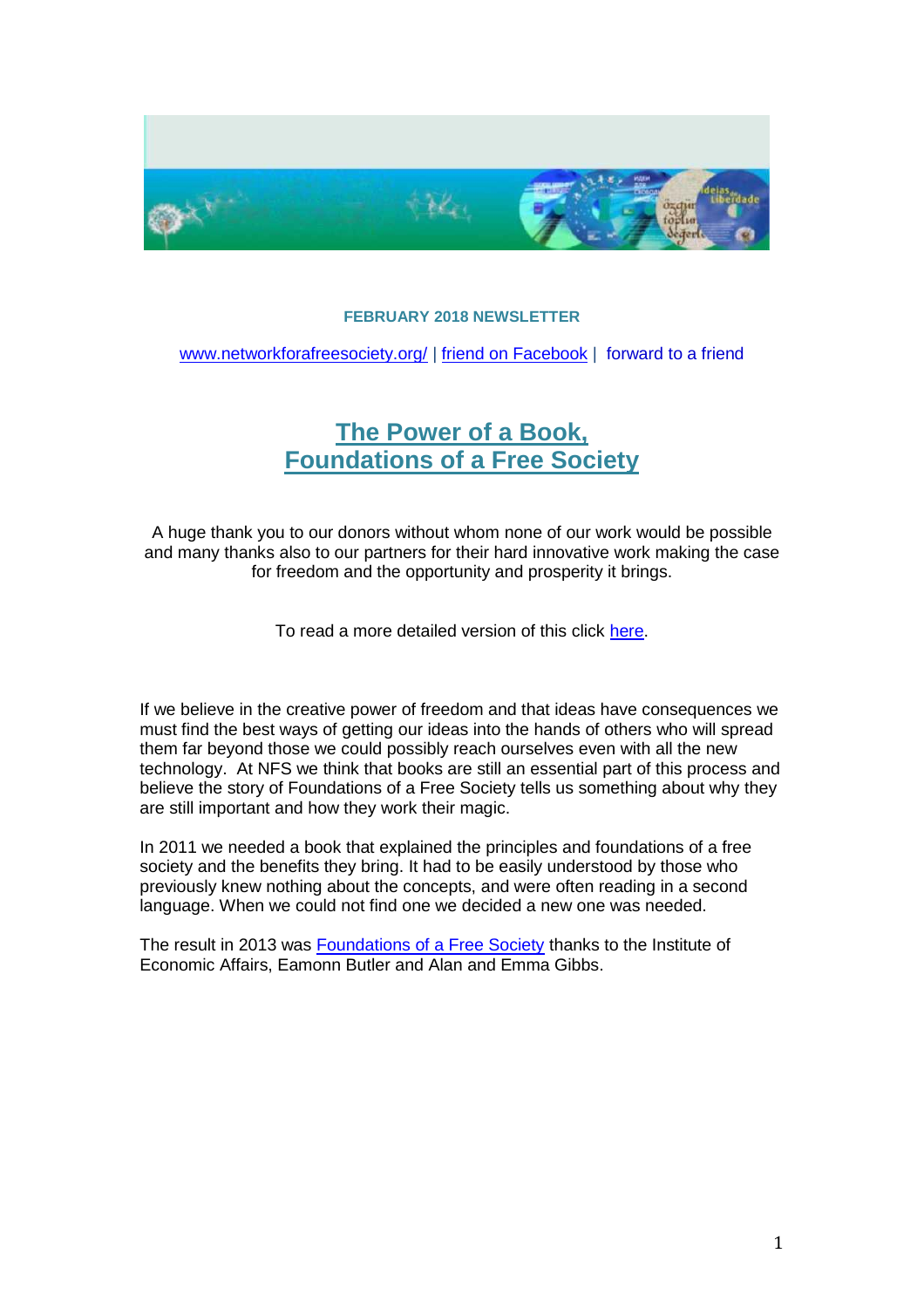

It has now been translated into many languages including Spanish, Korean, Malayalam, Icelandic, Slovenian, Polish, Kiswahili, Farsi, Armenian, Arabic, French, Turkish, Khmer and Amharic and is available both on line and in hard copy in many countries. It is on the mini libraries of classical liberal texts 'Ideas for a Free Society' in English, French and Farsi/Dari that make the ideas accessible to students in countries in Africa and Asia where internet connections are weak or too expensive.

As each chapter more or less stands on its own they can be used as individual seminars which makes it invaluable in countries where there are no such texts and few if any people understand the concepts well enough to teach them to others.

In late November 2014, "Foundations of a Free Society" won the prestigious [Sir](https://www.atlasnetwork.org/news/article/institute-of-economic-affairs-wins-atlas-network-2014-sir-antony-fisher-int)  [Antony Fisher International Memorial Award.](https://www.atlasnetwork.org/news/article/institute-of-economic-affairs-wins-atlas-network-2014-sir-antony-fisher-int) Named after the late business and think-tank entrepreneur, this award was given annually to the think tank that published the study that has made the greatest impact on public understanding of a free society.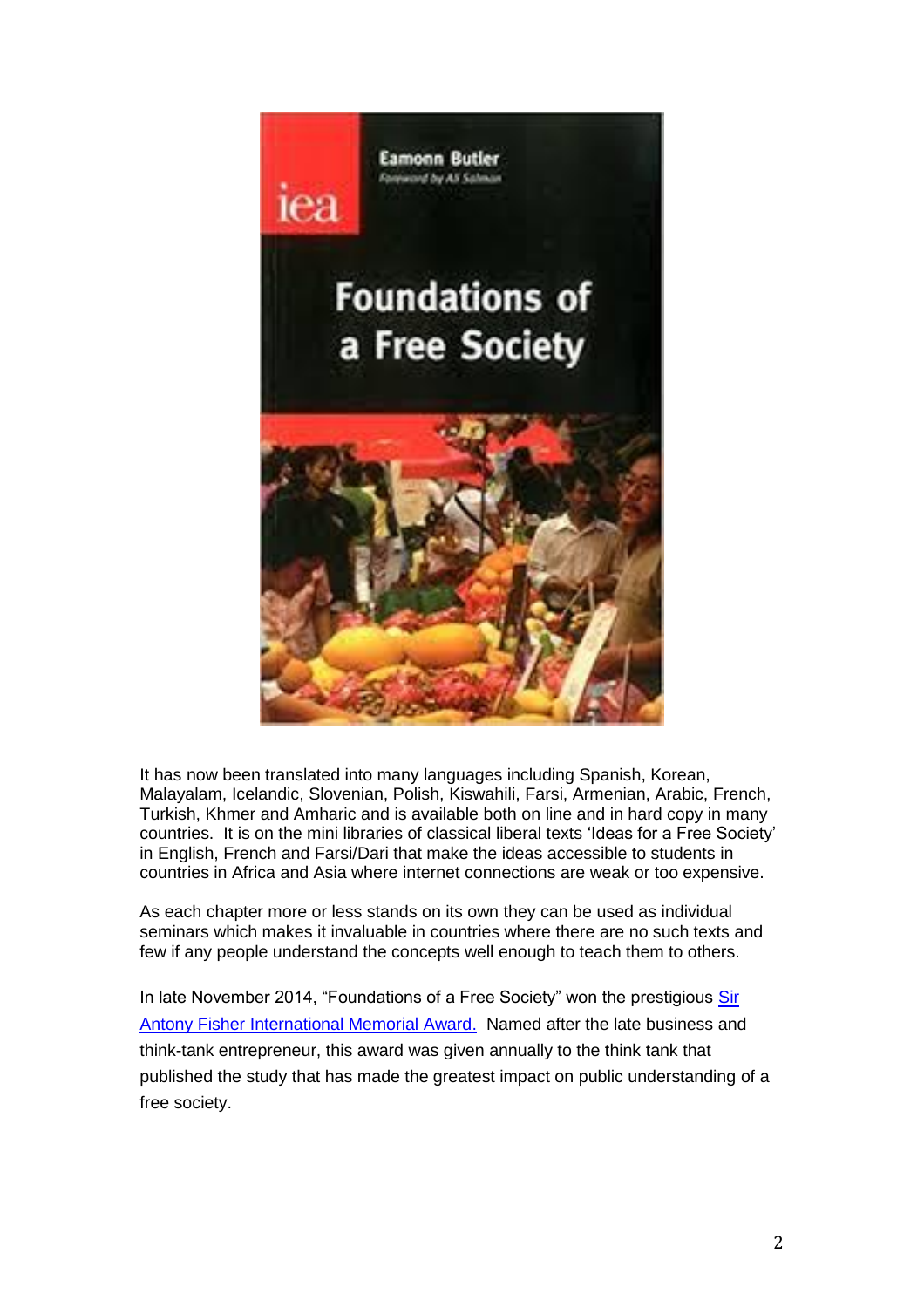

In 2014 the Student Liberty Club at the University of Technology in Akure, Nigeria started by Adedayo Thomas discussed one chapter a week on their university radio station. This was from a special version he had produced for Africans with an extra forward and different cover. (https://www.networkforafreesociety.org/2014/07/30/anew-book-on-the-principles-and-foundations-of-a-free-society/)



It was translated into French by the Institute Coppet and included on the CD they produced ["Idees pour une Societe Libre"](https://www.networkforafreesociety.org/the-texts/translations/french) of which thousands of copies have been made available in Francophone Africa. Several thousand have been used by Students for Liberty in Burundi, the Democratic Republic of Congo and Rwanda particularly for the Foundations of a Free Society text which has been the base of their flagship quiz program and involves over 1000 students every year as well as being well covered in the media.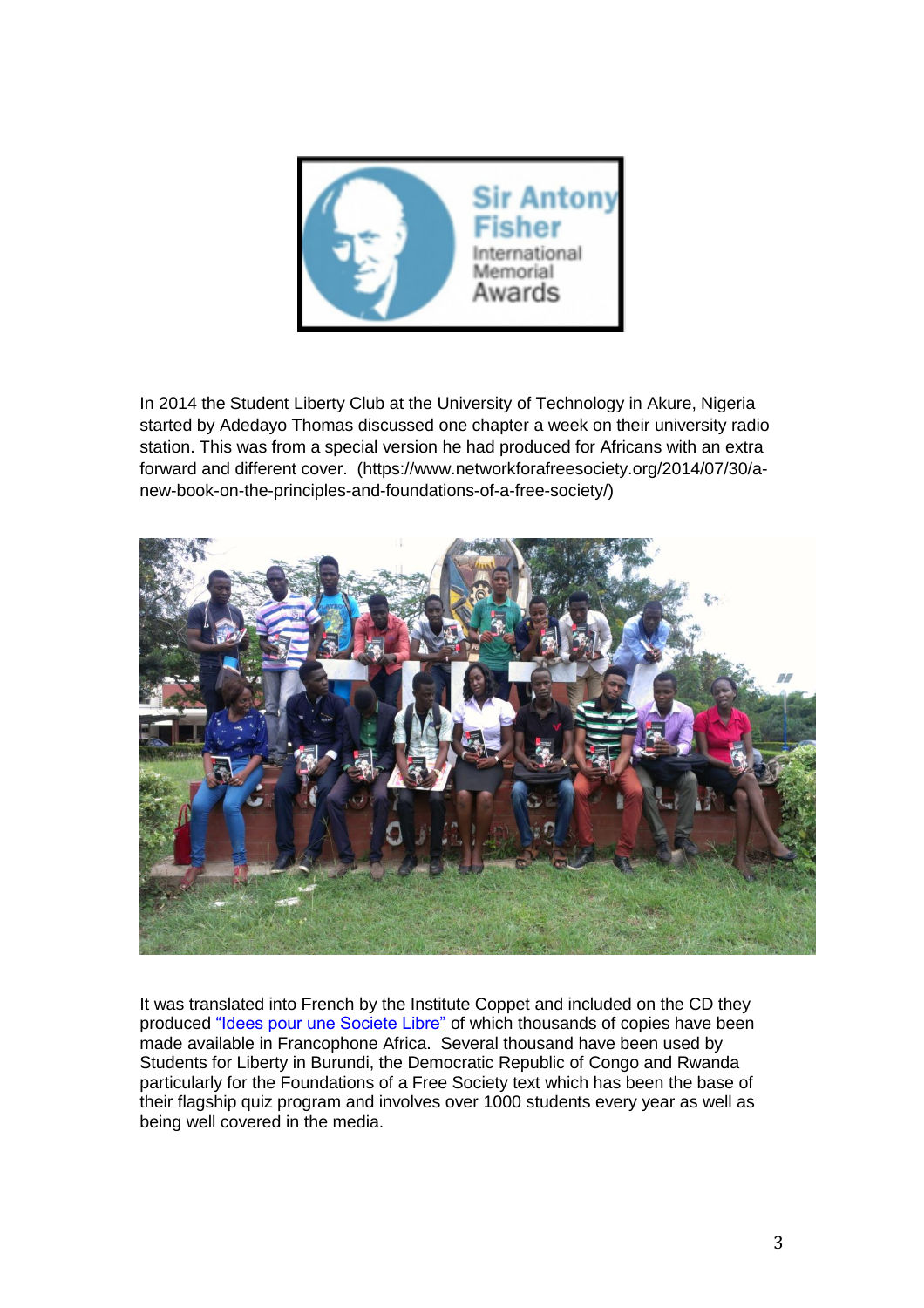## *[Aimable Manirakaze being interviewed on radio in the Congo in 2017](https://www.networkforafreesociety.org/2018/03/06/students-for-liberty-great-lakes-conference-november-2017/)*



*Being promoted in a bookshop window in Tehran*